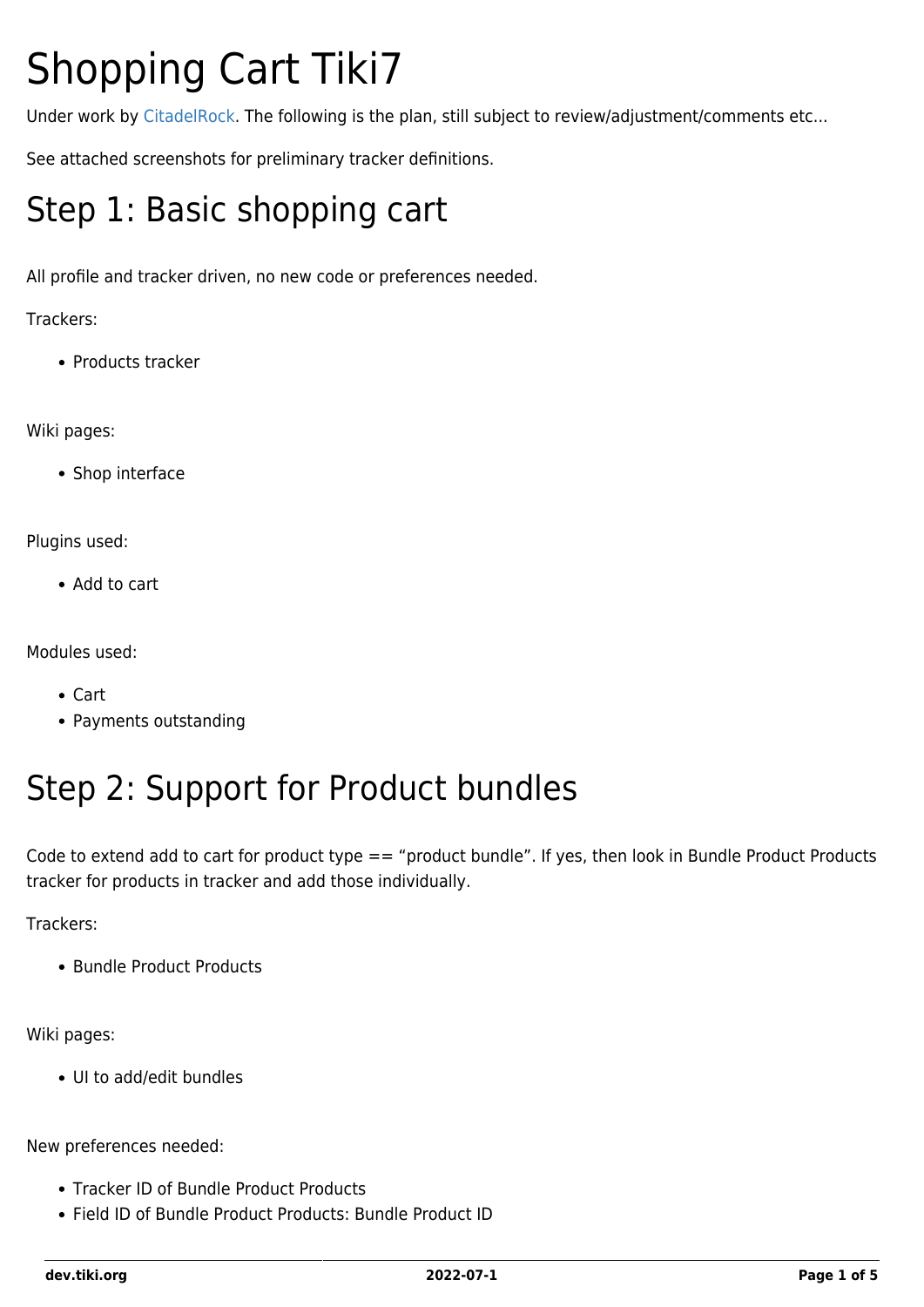- Field ID of Bundle Product Products: Product ID
- Field ID of Bundle Product Products: Number of Product

## Step 3: Inventory management

Profile will extend previous step. User will have to provide existing tracker ID of Products tracker.

Trackers:

- Shared Inventory tracker
- Additional tracker fields in Profile tracker
	- o Inventory type: none, internal, shared
	- o Inventory total
	- o Inventory on hold
	- Shared inventory ID

Wiki pages:

- Extended UI to modify products (with inventory settings)
- UI to create shared inventory

New preferences needed:

- Tracker ID of Products Tracker
	- Field ID of Products: Product ID
	- Field ID of Products: Inventory type
	- o Field ID of Products: Inventory total
	- Field ID of Products: Inventory on hold
	- o Field ID of Products: Shared Inventory ID
- Tracker ID of Shared Inventory Tracker
	- Field ID of Shared Inventory: Shared Inventory ID
	- Field ID of Shared Inventory: Inventory total
	- Field ID of Shared Inventory: Inventory on hold

New code needed:

- When Add to Cart happens, to modify Inventory on Hold
- When Purchase is completed, to modify Inventory Total
- User cart timing out (with warning to user to complete shopping by x time)
- When user cart times out, to modify Inventory on Hold
- Add to cart to have sold out message based on inventory checking, including message to say that there may be stock but currently on hold by users (i.e. Try again later, perhaps they will become available)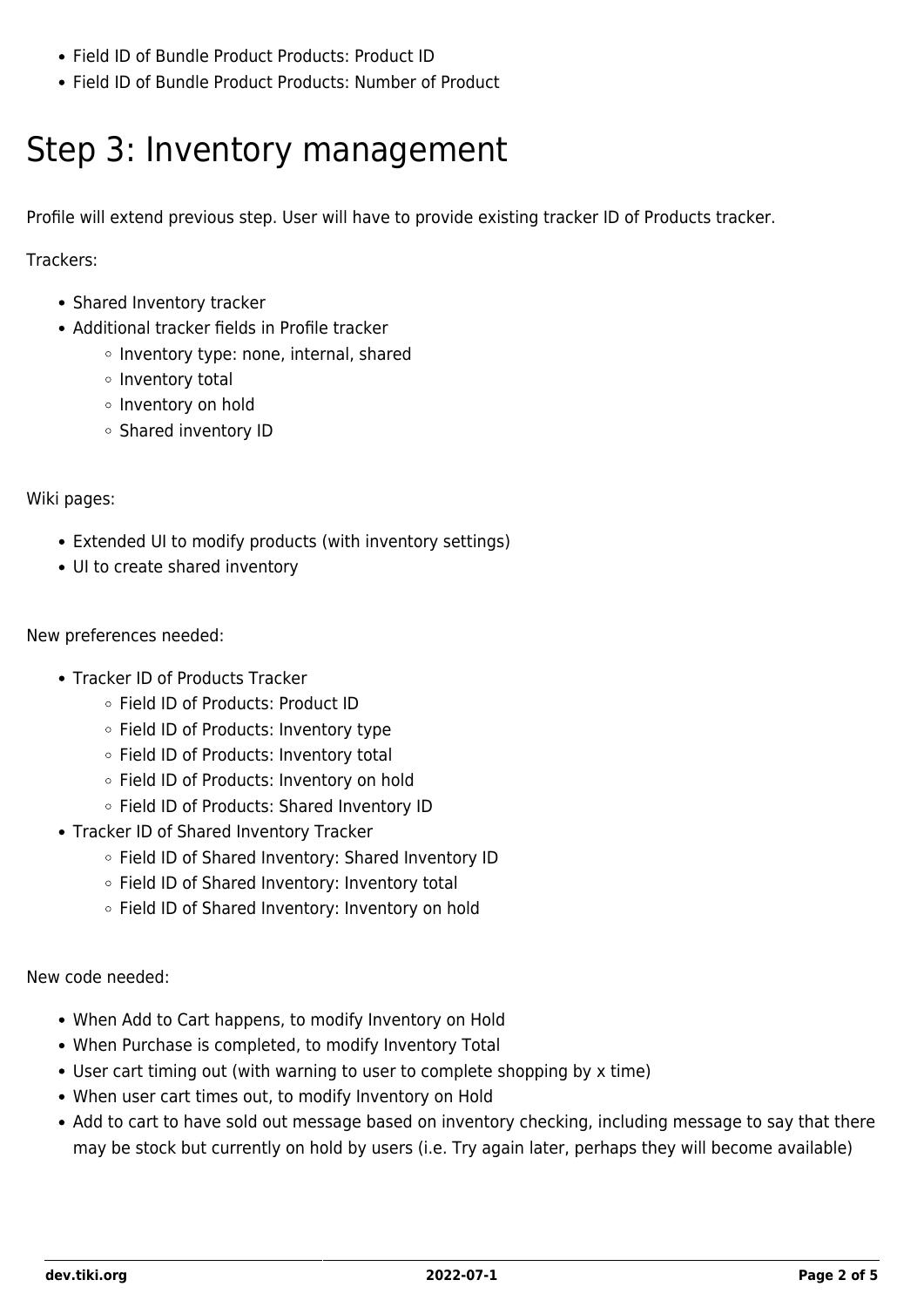#### Step 4: Store purchase details in tracker

Profile will extend previous step. User will have to provide existing tracker ID of Products tracker.

Trackers:

- Orders tracker
- Order items tracker

Wiki pages:

• UI for shop owner to review orders

New preferences needed:

- Tracker ID of Orders Tracker
	- Field ID of Orders: User
	- Field ID of Orders: Time
	- Field ID of Orders: Order Total
	- Field ID of Orders: Tiki Payments ID
- Tracker ID of Order Items Tracker
	- Field ID of Order Items: Order ID
	- Field ID of Order Items: Product ID
	- Field ID of Order Items: Price paid
	- Field ID of Order Items: Amount bought

New code to execute when order is made to record details of order.

To check (when reporting) if order is in fact paid for, the code will have to check the Tiki Payments database table, for this, maybe a new field type could be used to display the status.

### Step 5: Taxes

Trackers:

- Taxes tracker
- Product taxes tracker

Wiki pages:

UI to create/edit different taxes

New preferences needed:

• Tracker ID of taxes tracker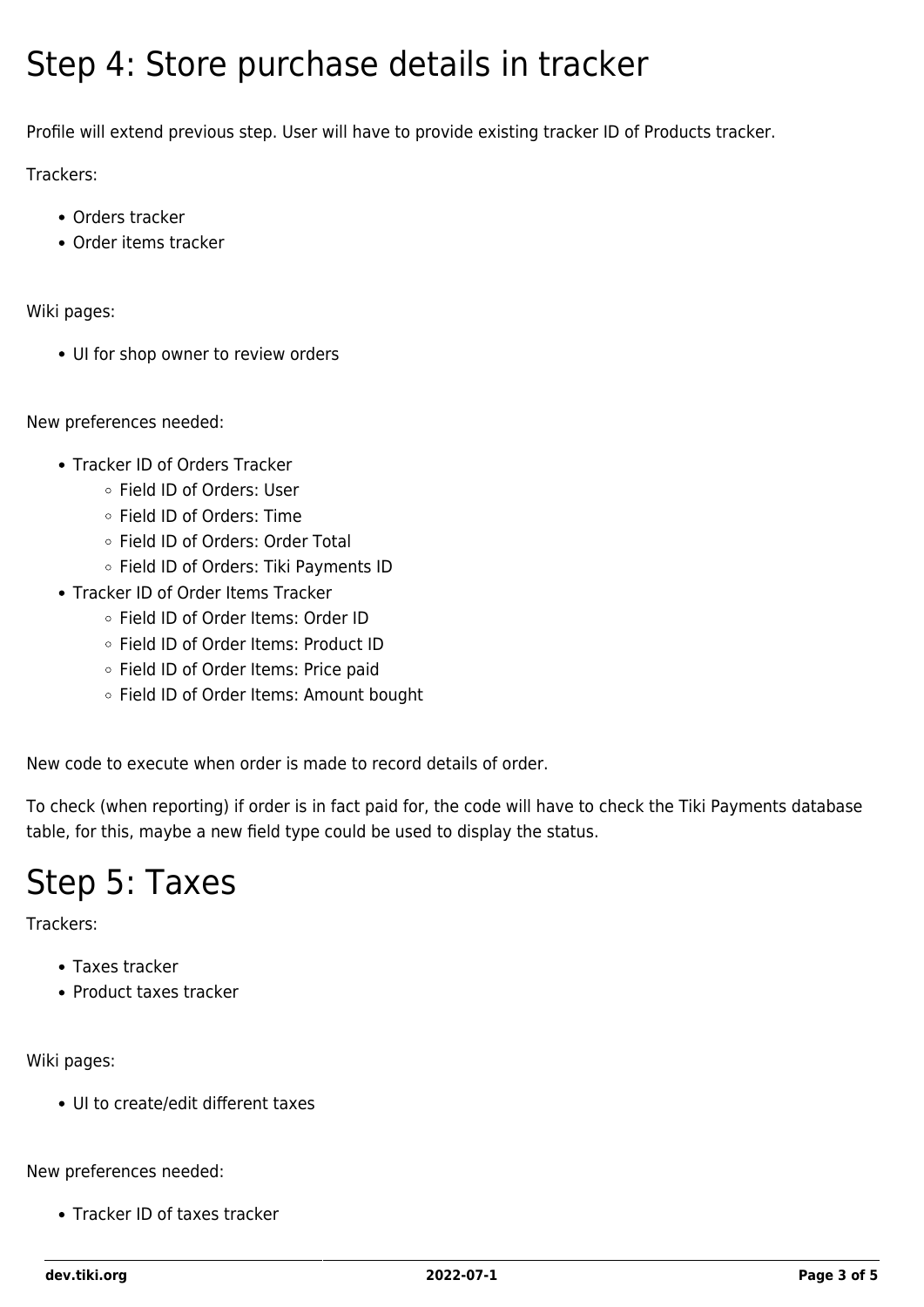- Field ID of Taxes: Tax ID
- $\circ$  Field ID of Taxes: Tax type (percentage/flat rate)
- Field ID of Taxes: Tax percentage rate
- Field ID of Taxes: Tax flat rate
- Field ID of Taxes: Tax on tax
- Tracker ID of product taxes tracker
	- Field ID of Product Taxes: Product ID
	- Field ID of Product Taxes: Tax ID
	- Field ID of Product Taxes: Apply only when (Vertical bar separated conditions in the form trackerId:fieldId=value where tracker trackerId is a user tracker, for example, "1:10=Quebec|1:11=Canada" where tracker 1 is the user profile tracker specifying the shipping info and 10/11 is the fieldId for Province and Country respectively.)
- Tax note to display to users (e.g. Tax registration number)

New code:

- To select active taxes to apply for each product
- Tiki Payment to be enhanced to apply taxes on each item, and to show the amount for each item, and totalling it up.

#### Step 6: Discount coupons

Trackers:

- Discount coupons
- Discount coupon usage

#### Wiki pages:

- UI to create/edit discount coupons
- UI for shop owner to review discount coupon usage

New modified Tiki Payments UI to:

- Check for discount coupon feature
- Allow applying of discount coupon leading to modifying of invoice

New preferences needed:

- Tracker ID of Discount coupons
	- Field ID of Discount coupons: Discount coupon ID
	- Field ID of Discount coupons: Discount coupon code
	- Field ID of Discount coupons: Start validity
	- o Field ID of Discount coupons: End validity